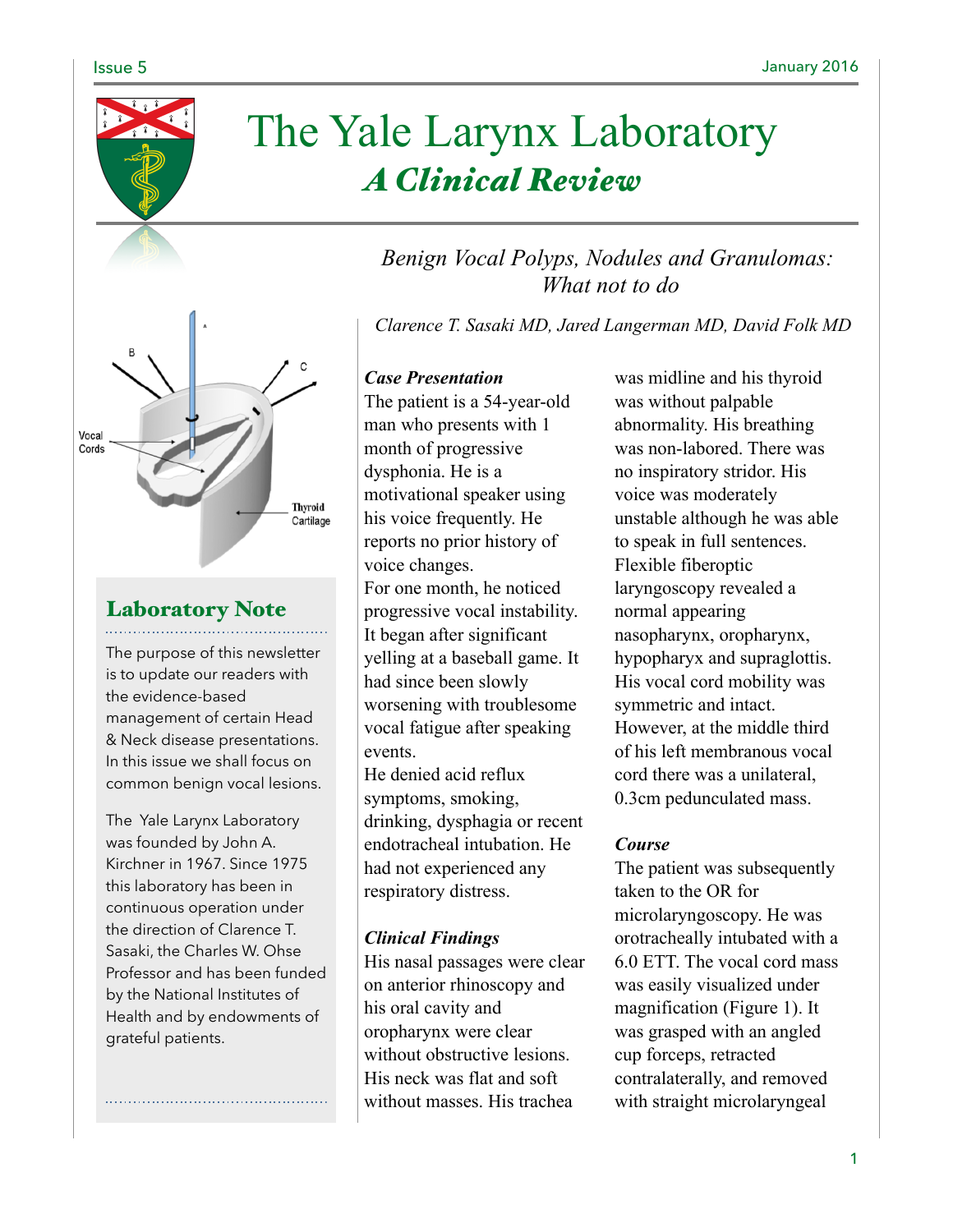

Figure 1 - Polyp



Figure 2 - Nodules



Figure 3 - Granuloma

scissors. Care was taken not to disrupt the native vocal cord tissue. A prominent feeding vessel was vaporized with a  $CO<sub>2</sub>$  laser. The patient was discharged home on post-op day 0. One week later his voice was much improved, although not yet back to baseline. Surgical pathology identified a benign vocal polyp.

At 1 month post-op, his voice was back to baseline and he was giving motivational speeches without difficulty once again.

### *Discussion*

The vocal folds are dynamic organs that function in respiration, phonation and deglutition. Rather than a homogenous unit, each vocal fold is composed of distinct layers. Hirano simplified their composition describing them as a body, a transition zone, and a cover. Since the mucosa (cover) has a different physiologic stiffness, it oscillates as a separate unit during phonation. While the vocal folds adduct, the mucosa is concurrently oscillating, thus representing the mucosal wave theory of phonation.

Benign vocal fold mucosal disorders are very common. Studies have shown that around 50% of patients

presenting with dysphonia have a mucosal disorder. Their etiology is mucosal injury, most commonly vibratory trauma from excessive or inappropriate voice use. Expressive, talkative people are known to be at higher risk than people with sedate lifestyles. Other risk factors include acid reflux, smoking, and allergies.

Vocal fold polyps are typically unilateral. They are most commonly the result of acute phonatory trauma. In contrast to nodules, they tend to be larger, more protuberant, and have a prominent, superficial feeding vessel. Their initial treatment requires surgical excision rather than voice therapy.

Vocal fold nodules form secondary to chronic trauma, typically voice abuse. They appear at the anterior (membranous) two thirds of the vocal folds and are generally bilateral (Figure 2). Initial treatment is voice therapy, rather than surgery. Surgical excision is reserved for persistent, symptomatic nodules that have failed aggressive non-surgical treatment.

Vocal fold granulomas are the result of trauma to the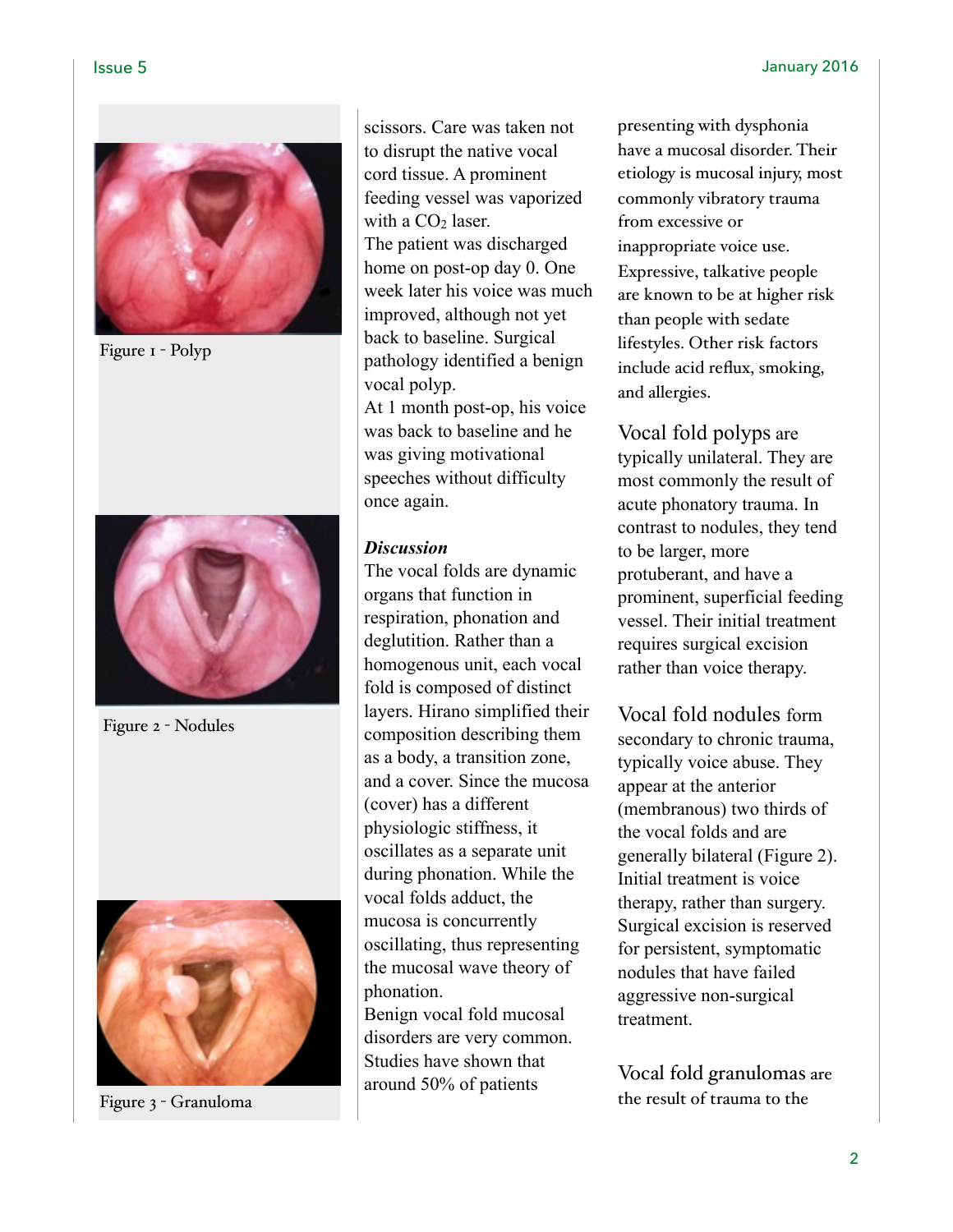cartilaginous vocal cord by endotracheal intubation or acid reflux. Repeated trauma to the initially inflamed arytenoid cartilage results in a granuloma (Figure 3). Acid reflux, voice abuse and intubation are the main risk factors. Initial treatment is anti-reflux

medications and reflux precautions rather than surgery. Lesions often mature and regress. If they persist after 3-6 months, intralesional steroid injection may be trialed. As a last resort, surgical excision may be performed, leaving the base undisturbed.

|                  | Laryngeal Polyp               | <b>Nodules</b>                               | Granuloma                                                                   |
|------------------|-------------------------------|----------------------------------------------|-----------------------------------------------------------------------------|
| Cause            | acute trauma                  | chronic trauma<br>(voice abuse)              | repeated vocal<br>abuse; reflux<br>disease vs<br>endotracheal<br>intubation |
| Feature          | unilateral<br>membranous cord | bilateral<br>membranous cord                 | often bilateral<br>vocal process<br>(posterior cord)                        |
| <b>Treatment</b> | surgical                      | behavioral<br>modification, voice<br>therapy | voice therapy,<br>anti-reflux<br>therapy                                    |

### *References*

Brodnitz FS: Results and limitation of vocal rehabilitation.

Arch Otolaryngol Head Neck Surg 1963; 77: pp. 148

- Flint PW, et al: Cummings Otolaryngology–Head and Neck Surgery, Sixth Edition. Philadelphia: Elsevier, 2015.
- Hirano M: Structure of the vocal fold in normal and disease states: anatomical and physical studies. In (eds): Proceedings of the Conference on the Assessment of Vocal Pathology (ASHA Report II). Rockville, MD: The American Speech-Language-Hearing Association, 1981.
- Kleinsasser O: Microlaryngoscopy and Endolaryngeal Microsurgery: Technique and

Typical Findings. Baltimore: University Park Press, 1979.

- Sasaki CT: Vocal Cord Polyps, Nodules and Granulomas, Merck Manual, 2015.
- Images courtesy of Eiji Yanagisawa, M.D.